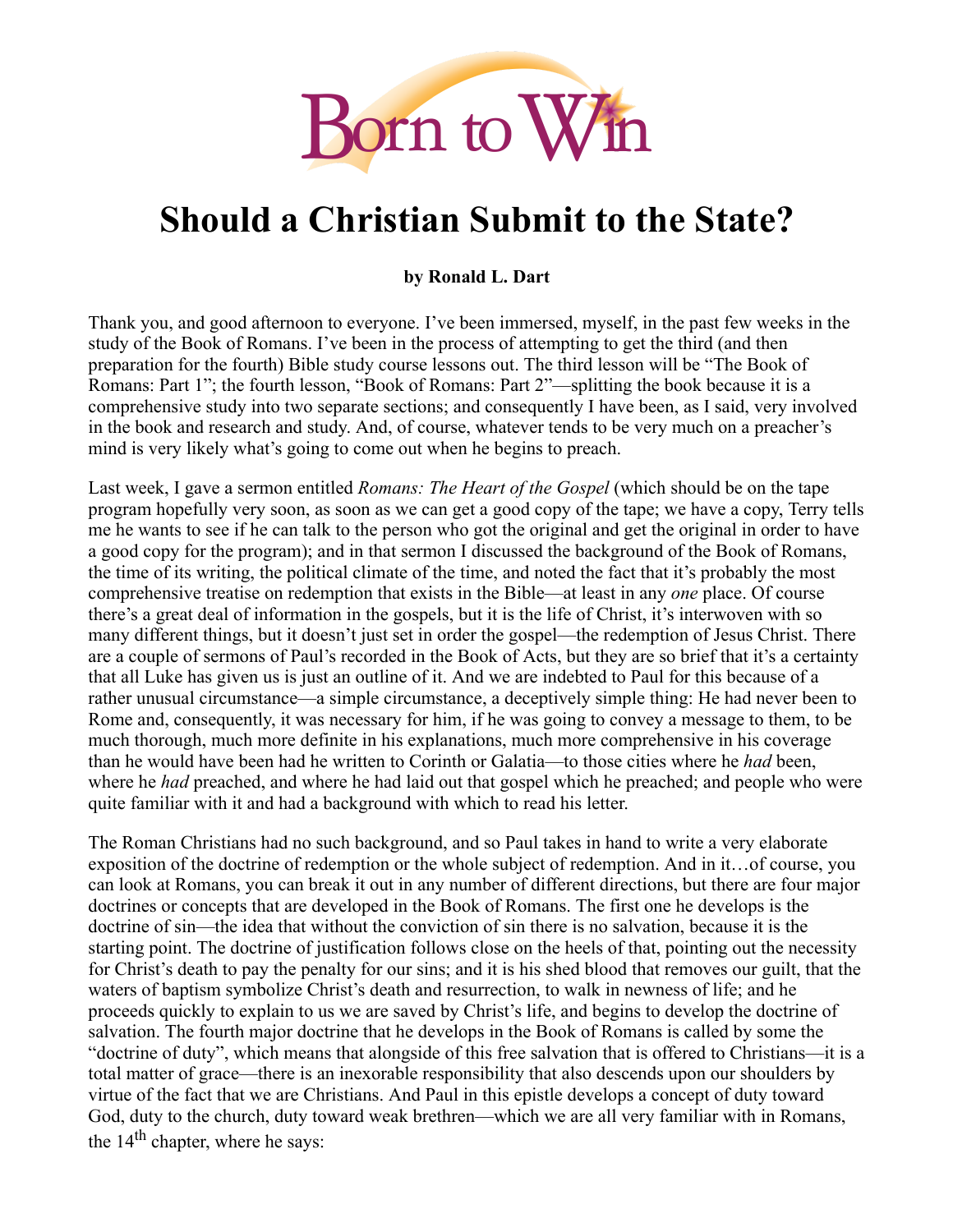#### **Romans 14**

<sup>1</sup> Him that is weak in the faith receive you, but not to doubtful disputations.

Where he talks about:

#### **Romans 15**

<sup>1</sup> We then that are strong ought to bear the infirmities of the weak[....]

And he also develops a concept of duty even to civil government. The 13<sup>th</sup> chapter of Romans is fairly familiar to most of us, and today I want us to take a look at this particular concept; because it's very important and, I think in order to understand it, in order to really grasp what it is that Paul is saying, we need to understand somewhat about the historical background in which these words were written. First of all, if you'll turn to Romans 13, I want to just read the first seven verses of this chapter without comment.

# **Romans 13**

 $<sup>1</sup>$  Let every soul be subject to the higher powers. For there is no power but of God: the powers</sup> that be are ordained of God.

 $2$  Whoever therefore resists the power, resists the ordinance of God: and they that resist shall receive to themselves damnation.

 $3$  For rulers are not a terror to good works, but to the evil. Will you then not be afraid of the power? do that which is good, and you shall have praise of the same:

 $4$  For he is the minister of God to you for good. But if you do that which is evil, be afraid; for he bears not the sword in vain: for he is the minister of God, a revenger to execute wrath on him that does evil.

<sup>5</sup> Therefore you must be subject, not only for wrath, but also for conscience's sake.

 $6$  For, for this cause pay you tribute also: for they are God's ministers, attending continually upon this very thing.

 $<sup>7</sup>$  Render therefore to all their dues: tribute to whom tribute is due; custom to whom custom;</sup> fear to whom fear; honor to whom honor.

Now, that is a *fascinating* scripture just taken in the 20<sup>th</sup>-century context; and beginning to ponder within yourself: What does that mean? What obligations does this lay upon me? What is my relationship to the civil government in *our* time?

Before I even talk about that, I'd like to take us back to the time when Paul wrote this. The year by most people's reckoning is AD 58. Nero is 20 years old, and it's probably in about the fifth year of his reign as Emperor (or Imperator) of Rome. It is a fascinating time, a dangerous time it would seem, in many ways to live; and I think few people have more than a peripheral idea of the *incredible corruption* that existed in the highest echelons of Roman civilization, of Roman government. I think most of us are vaguely aware of the poisonings, of the murders, of the various adulterous relationships that got going in that time. Actually, murder and incest seem to be two of the most common and most severe of the sins that were committed at the highest levels—by emperors, by Claudius, by Caligula, and finally by Nero himself. (Although in the earliest part of his reign—when he was 16, 17, and 18 years old—there wasn't that much of that type of thing to be seen in his reign. But nevertheless, it was commonplace.) Human life was *really dirt cheap*.

*AKJV*

*KJ2000*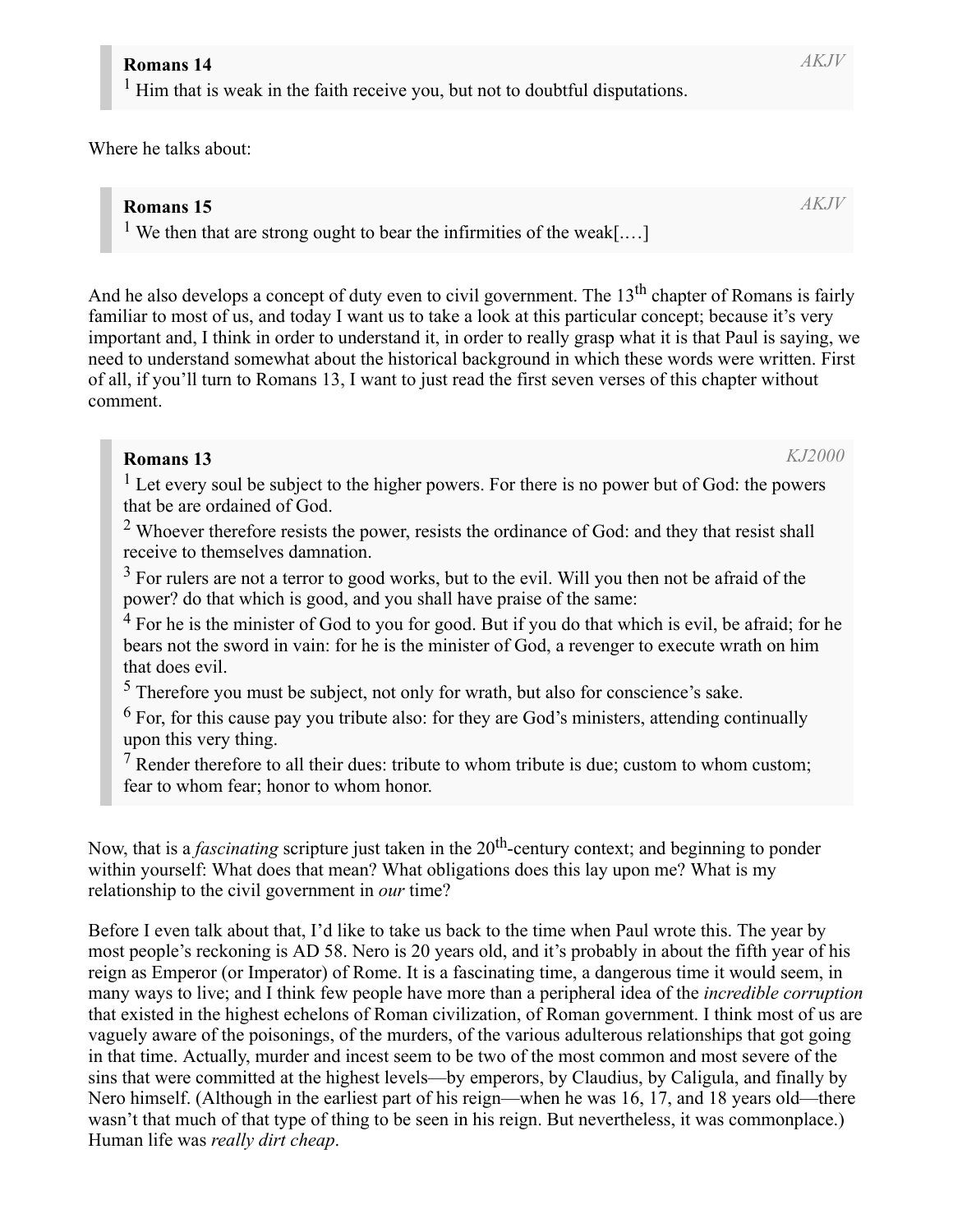Homosexuality, absolutely rampart in government and especially, though, among the elite of the population. So common, in fact, were some of these sins (like fornication) that they really were of very little import; it was expected of men that they have a mistress. So much that went on was "normal".

It is difficult from our point of view, as I said, to really comprehend the bloody nature—the absolute incredible cheapness of human life—that existed at this time. But most of those murders, really, were people who were killed because they posed some sort of threat to power. Nero's mother, for example (Agrippina) was constantly, once she began to sense that Nero was getting out of her control, *intriguing* in some way or another to try to maneuver power in the nation, to shift power; and there even became a question as to whether she might not try to create some alliance with someone else that would unseat *her own son* as emperor. And Nero, in consequence, had his own mother murdered— not that far before this scripture that we read today was written. This is the leadership of Rome—a man who, without a great deal of evidence one way or the other, or for whatever reasons, would actually have his admiral, the chief of his navy, arrange to have deliberately his mother's boat scuttled going across the bay from his house to hers in the hopes that she would drown. She didn't. She swam to shore onto his fishing boat, got home, and then he had to send a guy after her with a knife and swords to finally hack her to pieces in her own bedroom, back at her own villa. His own mother. These were the times.

However, to the man in the street, to the person who was minding his own business, it was a relatively calm time; because *Pax Romana* reigned in most parts of the world, it was possible for Paul and others to travel freely without fear of bandits because of the presence of Roman legions, of Roman soldiers, of those who enforced the law with such vigilance and such *immediate justice*, that at least the common man was relatively safe if he minded his own business. For Christians and other religious sects, there was general tolerance as long as they posed no threat to the government or to anybody else. Corinth, under Roman domination, was one of the most incredible hotbeds of weird religion that anyone could ever comprehend in their life. It would even make Los Angeles look pale by comparison, and it was tolerated. Why persecute the Christians when there are *all manner* of religions, if one chose to persecute them, that one might go after in this day and time?

It has always been hard for me to understand, looking back in history and reading of Nero's persecution and the subsequent ones that took place in Rome, difficult to really grasp *why* it was that a church, or a group of people, who espoused the teachings of a simple carpenter of Nazareth—the teachings of peace, of love toward neighbor, of love toward God, of filial duty, of duty to the state, of all the responsibilities…It's always been difficult to understand how it could possibly be that the church that followed Jesus Christ would find itself in such bad odor with the *civil* authority. Now, with *religious* authority, one could understand that; because they posed a *definite* threat to the authority of most synagogue structures. The chief rabbi, or the chief leader of the local synagogue was very likely to lose, not only members, but financial support when the church, Paul, or the others came through. And, true to form, as Paul went from place to place, he was suffered persecution. But it wasn't *Roman* persecution; it was persecution from *the Jews* of the time, to whom he posed a threat. The earliest Christian church—the one that we see in the early chapters of the Book of Acts—*posed no civil threat* to the Roman government, and there was absolutely no reason why they should have had difficulties with them in any way.

However, there probably were *sects* in Christianity in existence by this time already. We do not know, for example, of the subsequent history of Simon Magus after Acts, the eighth chapter. We do not know for sure where he is. We do not know what he has done. We do not know what manner of following he may have. We are not even sure that he was alive (although there's a great deal of speculation that he went on to Rome, and that he may have been the founder of what we today look back on as the great Roman church). And, of course, knowing his character as exhibited in the eighth chapter of Acts, you would *expect* the man to continue to develop a following, to try to maintain control over people's lives, because that was his very make-up—his very being. What happened to him? What had happened, by this time, to one Cerinthus over in the western part of Asia Minor, who had a sort of strange combination of Judaism and Christianity he had formed into a religion? *That* we don't know; and to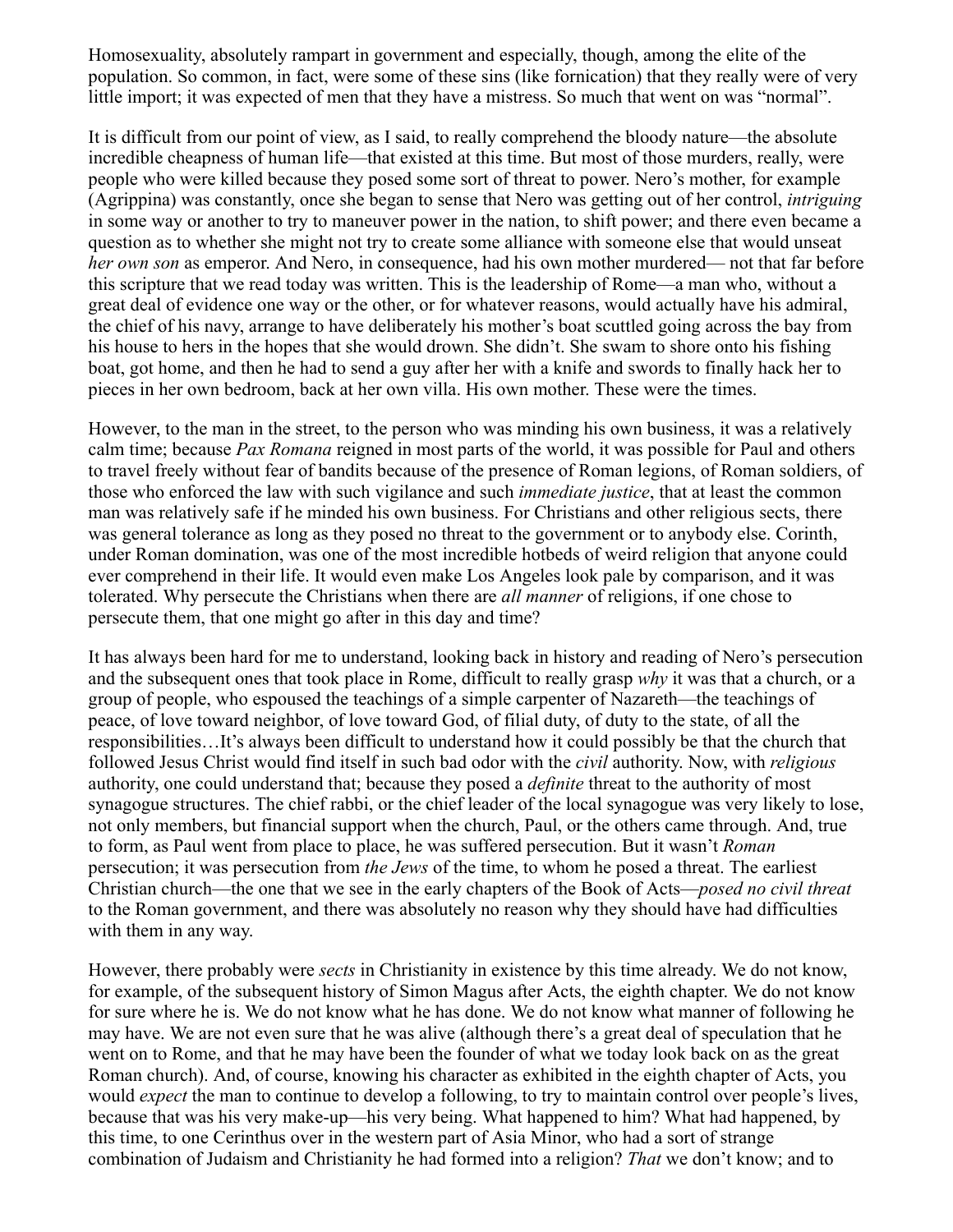what extent some of these Christians sects—that might have even existed by AD 50—may have begun to pose a threat in the Roman Empire…well, by this time no one could possibly know. One of the things that is speculated about in this whole thing is that there may very well have been some trouble raised for the church because of their close association with the Jews. If you turn back to Acts, the 18<sup>th</sup> chapter, there is a reference to an event that took place that I think is significant. Acts 18, verse 1:

#### **Acts 18**

*AKJV*

<sup>1</sup> After these things Paul departed from Athens, and came to Corinth;

 $2$  And found a certain Jew named Aquila, born in Pontus, lately come from Italy, with his wife Priscilla; (because that Claudius had commanded all Jews to depart from Rome:) and came to them.

Now, this took place about AD 53—about five years before the time that Paul wrote this epistle. And because the New Testament church was very closely associated with the Jews, there could be very little doubt that probably a lot of Christians who may not have even *been* Jews were forced to leave Rome at the same time the Jews were forced out of Rome. Suetonius tells us:

He expelled the Jews from Rome, as they were making continual insurrections, under their leader Chrestus.

*Suetonius - The Lives of the Twelve Caesars*

Now, some have thought this "Chrestus" might be a reference to "Christus" (or to Christ) and that the reason why…that it was Christians, actually, that were being expelled from Rome; but this is too early for any body of Christians to have been that much of a factor in the city of Rome. Remember, Paul in writing in the very first chapter of this book, *five years* after all the Jews had been expelled from Rome (of course, there could have been Christians prior to that time)…but looking back on it, he's writing and saying there is no established church in Rome. And there is no indication in the Book of Acts of an established church *prior* to this time. The chances are, as far as the *numbers* of Christians that existed in Rome…how many could there have been? Because from *all over* the Roman Empire on the Day of Pentecost in Acts 2, we baptized…what? Just a few thousand people **[Acts 2:41]**. And these people, of course, would have returned all over the Roman Empire—and a few of them, no doubt, to Rome—but those who were Jews, again, were forced out just five years previous to this letter being written. One wonders, of course, just what was going on at this time. Adam Clarke in his commentary on Acts, really says that he does not believe that you could support the idea that it was Christians who were expelled as Jews following Chrestus, but rather just simply Jews that followed this particular approach of life, of one Chrestus, that got thrown out of there. It's of passing interest, as a matter of fact, that Clarke points out that in these "early times, the Christians were generally confounded with the Jews" by most people. In other words, they would look at a group of Christians, they'd look at a group of Jews, and they'd wonder, "What is the difference?"

I always thought that was fascinating, and especially when I came to it this time and read it again, saying: What a minute, here's a man looking back to the first century and tells us that the early Christian church was virtually indistinguishable to somebody who didn't know from the Jews; and therefore might very well have suffered because of the persecution that was going on at that the time. The reason is simple, of course: They had common customs and common practices. The Christian church at that time was keeping the Sabbath. The Christian church at that time were keeping the Holy Days—the same ones of the Jews. Conybeare and Hawson point out that even the church of Corinth was keeping the Days of Unleavened Bread, even to the point of putting leavening out of their homes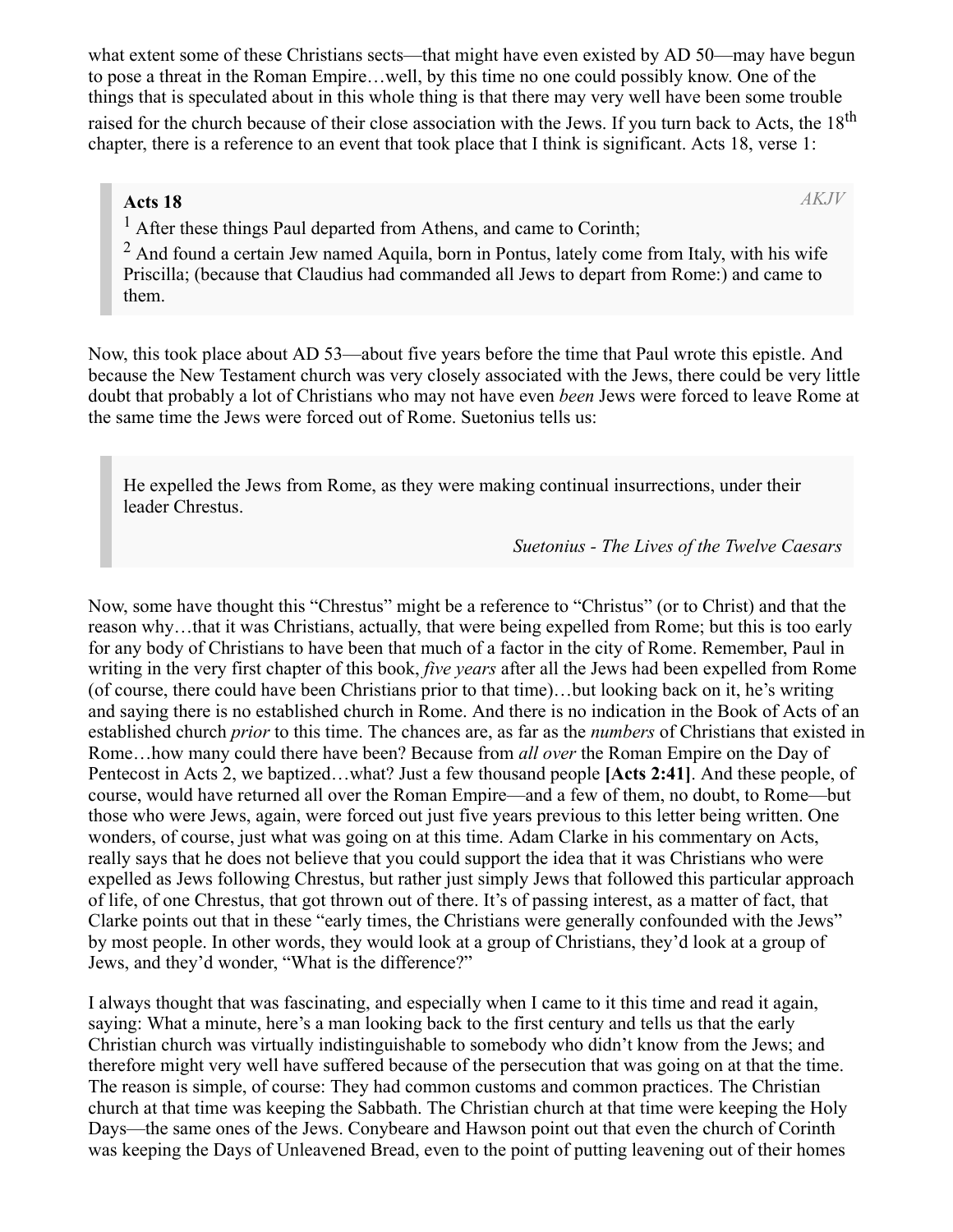during this period of time. And so we find good reason why the Christians were not that distinguishable from the Jews.

At the time of writing, the Jews had long since returned to Rome, and Clarke makes an interesting observation about them. This is in his *Commentary on Romans*:

That the Jews were in general an uneasy and seditious people is clear enough from every part of their own history. They had the most rooted aversion to the heathen government; and it was a maxim with them that the *world was given to the Israelites;* that they should have supreme rule every where, and that the Gentiles should be their vassals. With such political notions, grounded on their native restlessness, it is no wonder if in several instances they gave cause of suspicion to the Roman government, who would be glad of an opportunity to expel from the city persons whom they considered dangerous to its peace and security; nor is it unreasonable on this account to suppose […] that the Christians, under a notion of being the *peculiar people of God*, and the subjects of his kingdom alone, might be in danger of being infected with those unruly and rebellious sentiments: therefore the apostle shows them that they were, notwithstanding their honors and privileges as Christians, bound by the strongest obligations of conscience to be subject to the civil government.

*Adam Clarke - Commentary on Romans*

This is all very interesting to me as I read through this, and as I read through a book called *Nero* by Arthur Weigall, which is a very thorough biography of Nero, I began to realize that when Paul came along in this epistle there was no special reason for him, as he had developed…especially in the context of Romans 12, which is one of the most *beautiful* exhortations to humility and service and duty to your fellow Christians and your fellow man that's ever been penned by the hand of man…to suddenly shift his ground in the way he does to this question of responsibility to *civil authority*. And I asked myself: *Why* did he say this?

Clarke points out the history of the Jewish people, and it requires no anti-Semitism to agree with him and to realize that they have *always* been an uneasy people; they have *always* been a turbulent people. They have fought, battled with Rome, and of course one of the *great* stories of all time is the story of their great holdout against the Roman armies on that hilltop [the fortress Masada] when so many of them committed suicide rather than give in to the Roman hordes that were around the base of that mountain. Their whole approach, if it were followed in any way by the Christian church in the Roman Empire, could be a matter of grave concern to the apostle Paul. Now, I would suspect—since he knew a little bit about the church at Rome—that he was aware of a certain amount of rumbling, a certain amount of uneasiness, certain things that might have been being said, certain actions being taken by the church or by Christians, that he felt might endanger the safety of all of them. And so he stops and he addresses the problem right here in this book. Going back now to Romans, the 13<sup>th</sup> chapter, I'd like to take just a moment to look at some of the details that we just passed over before in reading through the epistle. Beginning in verse one:

**Romans 13** <sup>1</sup> Let every soul  $[...]$  *AKJV*

And the commentators generally agree with this: that the expression "every soul" is drawn out to say he's not just talking to one category of people or another category of people or just to a particular situation. He is not dealing with only the expediency of things in Rome, saying, "Now, because of the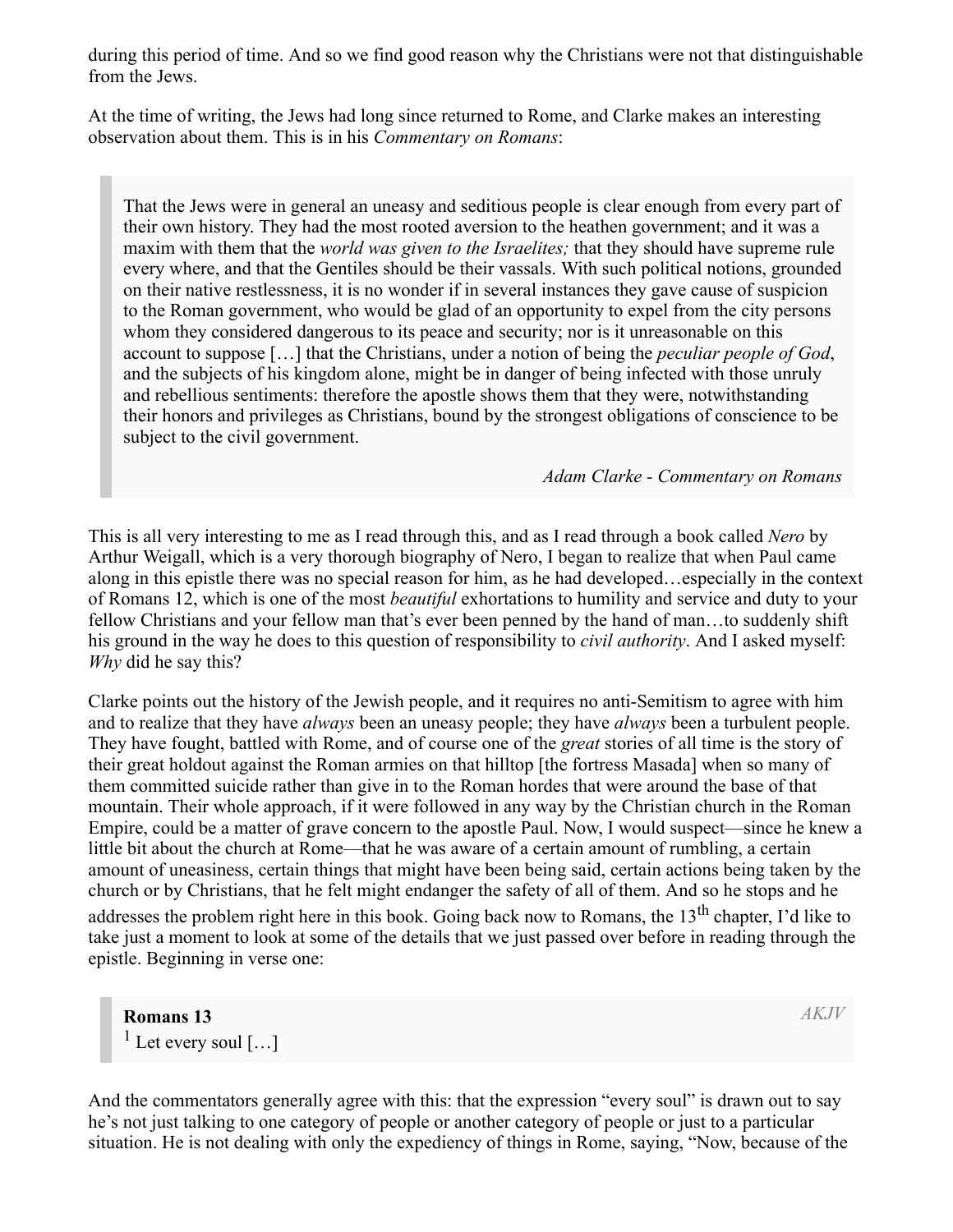present distress, because of the troubles that you face in Rome, I would like for *those of you in Rome* to particularly be careful to be subject to the higher powers." The way this is worded is saying:

#### **Romans 13**

1 Let every soul be subject to the higher powers *[authorities]*.

The word in the Greek (*exousia* [ἐξουσία, Strong's G1849]) basically means "authority", as opposed to *dunamis* [δύναμις, Strong's G1411], which means "power" in the sense of physical force. He's talking about those who sit in positions of authority. Nor is he in any way talking about *religious* authority, as will be seen later on when he talks about taxation, custom, duty. (And "custom", the term even in the Greek [τέλος, Strong's G5056], seems to mean the idea of paying duty on import and export goods that are brought in and out through custom houses in a nation.

#### **Romans 13**

 $<sup>1</sup>$  Let every soul be subject to the higher [authorities]. For there is no [authority] but of God: the</sup> [authorities] that be are ordained of God.

We get our expression "the powers that be", all the way down to the English language today, comes from the King James' expression we find right here, I expect. The powers that be, the authorities, the civil leaders in a community—they are *ordained of God*.

#### **Romans 13**

2 Whoever therefore resists the power *[or, the authority]*, resists the ordinance of God: and they that resist shall receive to themselves damnation.

Now, those are *very* strong words. I don't know any way that Paul could have written to these Roman Christians and expressed it any stronger. And it is absolutely *astonishing* that this should be written in this way to Christians in *Rome* of all places, where the government from top to bottom was one of the most corrupt, dangerous, and violent that has ever existed—where human life was so cheap. To what, respect *that* government? *That* government was ordained of God? Because, you see, the highest civil authority in that city when he penned these words was Nero—*Nero*—one of the most hated, despicable figures in all of history, was *the* authority in Rome. *His* word and you're dead. All he would have to say to most citizens of Rome was, "Go and commit suicide." This was done repeatedly under Caligula, Claudius, the others. They would say, "I'm finished with you. You should go and take your life." And the traditional means of doing it was to open the veins of the wrist, go into your steam bath (which many of them had in their own home), and sit there and quietly bleed to death. It was the way it was done. And if you should demur from that, the chances are you'd be hacked into pieces by a group of Roman soldiers. It was, perhaps, some people thought a little more comfortable to do it the other way than that they have your life taken violently, which would certainly ensue immediately after such an imperial edict just came their way. It is really sobering, as I said, to reflect on this.

Now, is this just Paul's idea? Is this just a temporary thing—a temporal thing, having to do only with this time and this place? I think it's worth just examining it a little further. If you'll turn back to the 19<sup>th</sup> chapter of John. John 19, and beginning about verse 9:

#### **John 19**

*AKJV*

 $9$  And went again into the judgment hall, and said to Jesus, From where are you? But Jesus gave him no answer.

*AKJV*

*AKJV*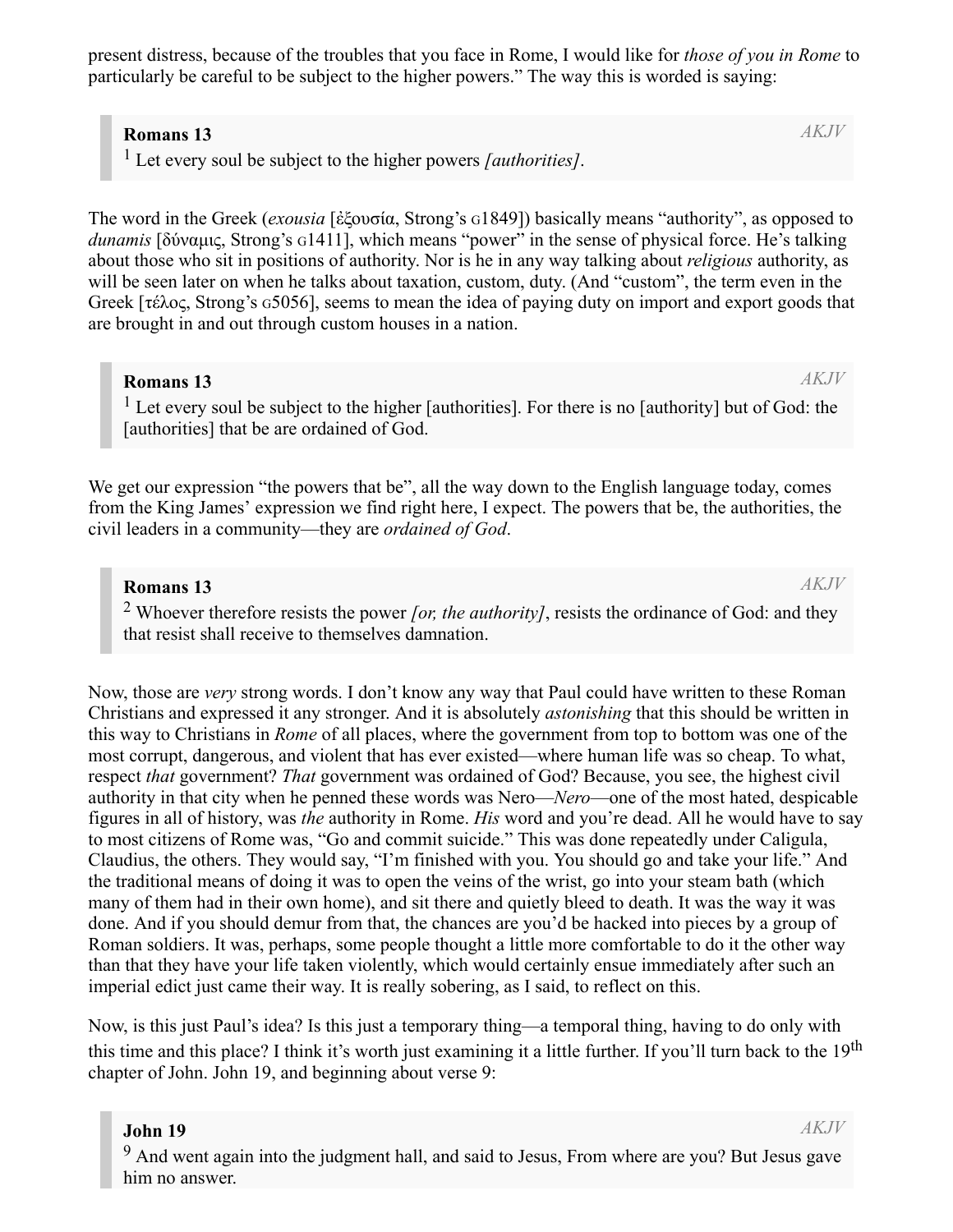**1 Peter 2** <sup>14</sup> Or to governors, as to them that are sent by him for the punishment of evildoers, and for the *AKJV*

<sup>11</sup> Jesus answered, You could have no power at all against me, except it were given you from above: […]

That's a powerful statement. Here is the man who was about to take the life of the very Son of God, whose power that he held was from above. Now, I don't know if I…in fact, I am quite *sure* that I do not fully understand how that can be, but the *words* of Jesus are incapable of any other explanation. They are clear enough. They say categorically the power that Pilate held, the authority that he exercised, came from above. And he said, "You would *have* no authority except for that." And he said,

#### **John 19**

11 […] therefore *[because that authority is from above]* he that delivered me to you has the greater sin *[on their shoulders having delivered me into your authority in this way]*.

It's a fascinating concept. Turn back to First Peter, because there is also there an important statement made in this same regard. First Peter, chapter 2. He says in verse 13:

**1 Peter 2** <sup>13</sup> Submit yourselves to every ordinance of man for the Lord's sake[....]

Now, I don't know how you could be more comprehensive than that. If you will notice, Peter does not even say, "…unless it is in contradiction to the Law of God." Now clearly, if there were some ordinance of man that came in direct conflict with the Law of God (you know, God says you shall keep the Sabbath; man's law says you shall work on the Sabbath), obviously you're going to put God's Law ahead of man's law. But Peter doesn't even mention that. He assumes that you know that, and with whatever exclusions apart from that he says, "every ordinance of man".

Now, a lot of gentle Christians over the years have felt that it is a violation, really, of God's Law in this sense (or an indirect violation of God's Law) to exceed the speed limits because they are the "ordinances of man". And, of course, as it has been pointed out (and it's easy enough to understand), if it were *not* for the ordinances of man—and human governments and civil ordinances and laws—any type of society would be absolutely impossible. For order to exist, for us not to collide with one another at street corners, there's stop signs and a system of right-of-ways is established, and we have lights that we all obey…religiously. (At least we *hope* we do.) And maybe "religiously" is a good word for it, because here these gentlemen seem to be saying to us—Paul, and then Peter, and, of course, Christ himself supports it—that as a matter of fact the power and the authority that is given to the ordinances of man comes from somewhere else. He says "submit yourself to every ordinance of man *for the Lord's sake*", which in itself is very interesting.

"It is in my hands. I can speak the word and you're a free man. *I* can speak the word and *you're dead*. What do you mean? Aren't you going to say something to me? I can save your life!"

**John 19**

*AKJV*

*AKJV*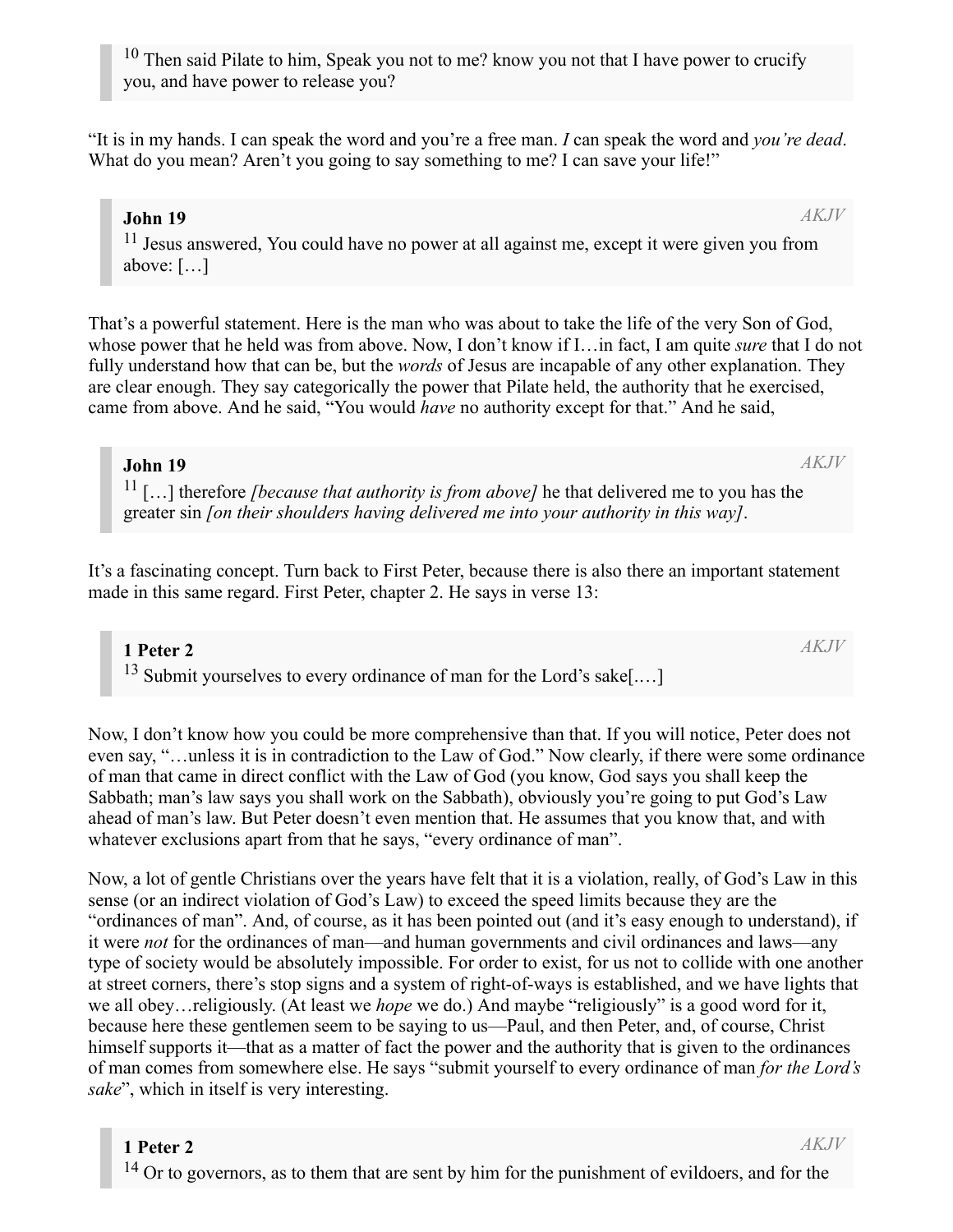praise of them that do well.

<sup>15</sup> For so is the will of God, that with well doing you may put to silence the ignorance of foolish men:

<sup>16</sup> As free, and not using your liberty for a cloak of maliciousness, but as the servants of God.

<sup>17</sup> Honor all men. Love the brotherhood. Fear God. Honor the king.

Now, these are all easy enough to follow. In Peter's letter you get another interesting insight into this. He speaks of "put[ting] to silence the talk of foolish men". He is trying to tell them that the church has been spoken against by people who do not understand our doctrines; because of things that church members did that they may not have *had to* do; because the things that they *said* that they didn't *have to* say; because of attitudes that they may have adopted toward their community, toward their neighbors, toward people around them, that they *didn't have to adopt*; things were being said about the church by foolish men that shouldn't have been said. And he said, "The only way we can put to rest this conversation is for you to be subject to *every ordinance of man*. *All of them*!" In other words, it's a plea on Peter's part to the Christians of his day, to the old equivalent of what the modern thing would be: of just civil responsibility, of *good citizenship*. That's what he's asking them to do. "Be subject to the laws, obey the authorities, live at peace in this world. You don't know exactly what may be coming." In fact, Peter's letter was written a little later and has overtones that are very sobering, indeed, which I'll come to in a few moments. Going back now, if you would, to Romans the  $13<sup>th</sup>$  chapter again:

# **Romans 13**

 $<sup>1</sup>$  Let every soul be subject unto the higher powers. For there is no power but of God: the</sup> powers that be are ordained of God.

 $2$  Whosoever therefore resists the power, resists the ordinance of God: and they that resist shall receive to themselves judgment.

In other words, you resist that authority and they're going to drag you into judgment, and you're going to pay. Jesus said something very similar, didn't he?

# **Matthew 5**

 $25$  Agree with your adversary quickly, whiles you are in the way with him; lest at any time the adversary deliver you to the judge, and the judge deliver you to the officer, and you be cast into prison.

 $26$  Truly I say to you, You shall by no means come out there, till you have paid the uttermost farthing.

Saying that if you find yourself in conflict…and, I think, in a careful study of Christ's teaching, that he is talking also in the Sermon on the Mount about that civil authority—that government that was over Judea at the time, the Roman government, where a soldier might grab you by the collar and say, "You're going to walk with me a mile", and give you a mail sack to carry along with him. And you had to go that mile. He says, "If he compels you to go that mile, go *two*, go another one. If that man slaps you on the cheek, my advice to you is to turn the other one also; because if you don't, you could be a dead man in the next instant" [vv. 41, 39]. It's important to understand the context in which some of these things were said. It was a dangerous times in some ways. If you minded your own business, if you were a good citizen, if you were obedient, things wouldn't necessarily be all that bad for you. But if you were a rebel, if you were stubborn, if you were determined to have your own way, if you're going to *fight* the government, if you're going to *bad mouth* the government, if you're going to stand around on the street corners and call this city we're living in "Babylon the Great, dirty rotten place, I wish it

*AKJV*

*KJ2000*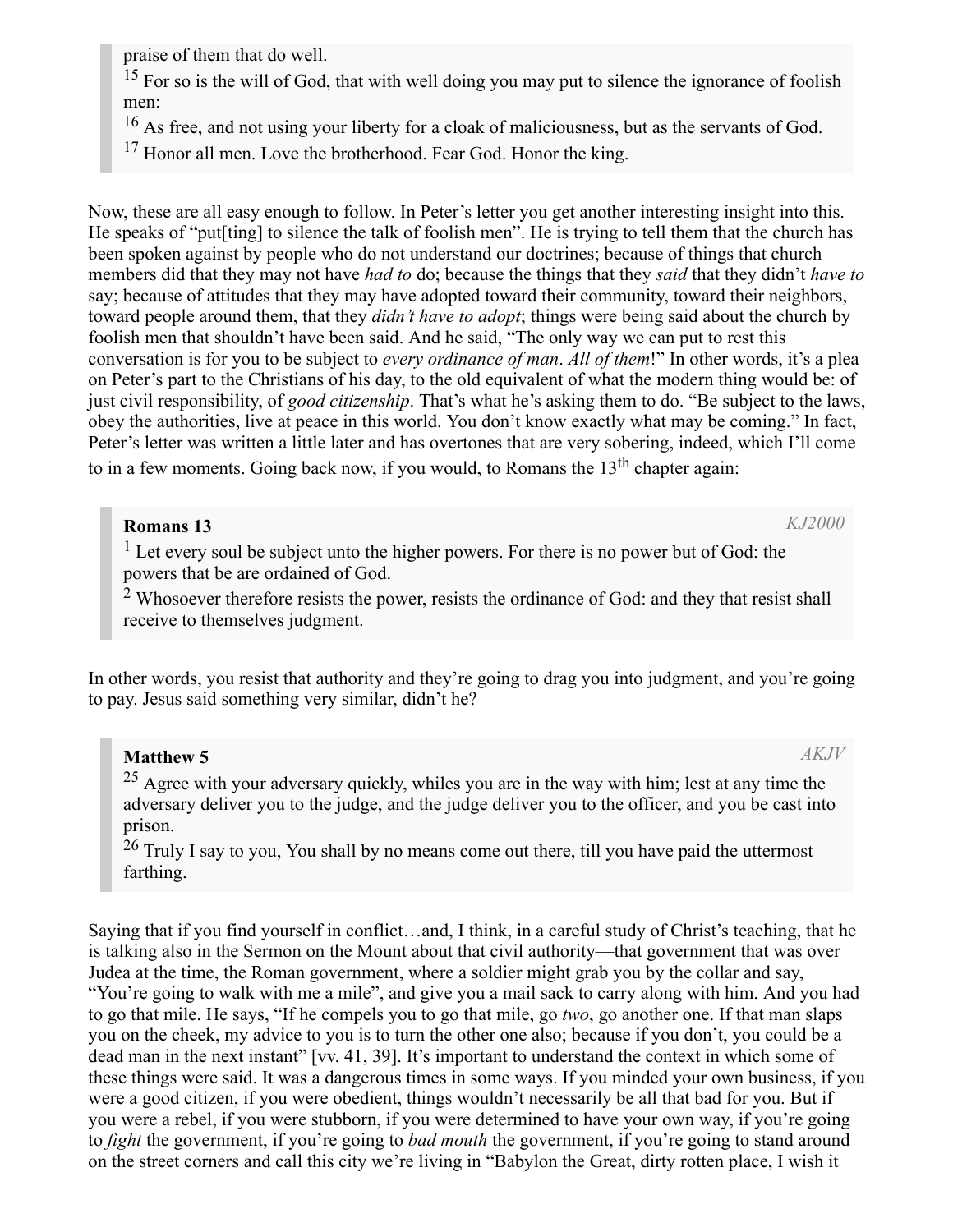would burn down!"…which *some* Christians probably did—standing in some wine-house in the city of Rome, somewhere long about this time—which, as long as things didn't go too badly, it might have been a safe enough thing to say. But as history later proved, it was a *dangerous* thing for them to do. He says:

#### **Romans 13**

 $3$  For rulers are not a terror to good works, [...]

And you know it is true? For the most part, in the history of God's people—Old Testament and New Testament—there was rarely ever persecution of *good* people by the civil authority. Most of the time (and this is especially true in Paul's ministry) the persecution that he endured came entirely from *religious* people. And, if you'll recall Jesus' statement; he said:

**John 16** <sup>2</sup> [...Y]es, the time comes, that whoever kills you will think that he does [...]

…the state a service? Oh, no. He…

#### **John 16**

 $2$  [...] will think that he does God a service.

And so, again, the problems Christians were prophesied to have would be with *religious* people. Not with the state. Paul says the same thing; he says, "There's no reason to worry about rulers. They are not a terror to good works." What government—what civil government, trying to maintain any kind of continuity, any type of order in a community—is going to *object* to people who won't steal, who tell the truth, and who honor their father and their mother, people who are not covetous of what belongs to their neighbor. There is nobody nicer to live next door and to have in a community than a *good Christian*, a good God-fearing Christian. The only time Christians were a problem is when they became a threat. Paul's question is: "Why, brethren, should we be a threat to anyone except some fool preaching false doctrine." No one, no reason. They are not a terror to good works, but they sure can scare the evil ones.

#### **Romans 13**

 $3$  For rulers are not a terror to good works, but to the evil. Will you then not be afraid of the power? do that which is good, and you shall have praise of the same:

And it is fascinating that in the earliest years of the church it said that the church grew in favor with God and man. Everybody around them was pleased and impressed with the things that they were doing. Then it goes on to say, talking about this ruler:

#### **Romans 13**

 $4$  For he is the minister of God to you for good. [...]

Now, I know it must have been hard for a Christian living in the streets of Rome, if he happened to be there during the days of Claudius (prior to Nero), to realize that this man who had put so many people to death he lost track of who they were…He had actually caused the death, I think, in his reign of 35

*AKJV*

*AKJV*

*AKJV*

*AKJV*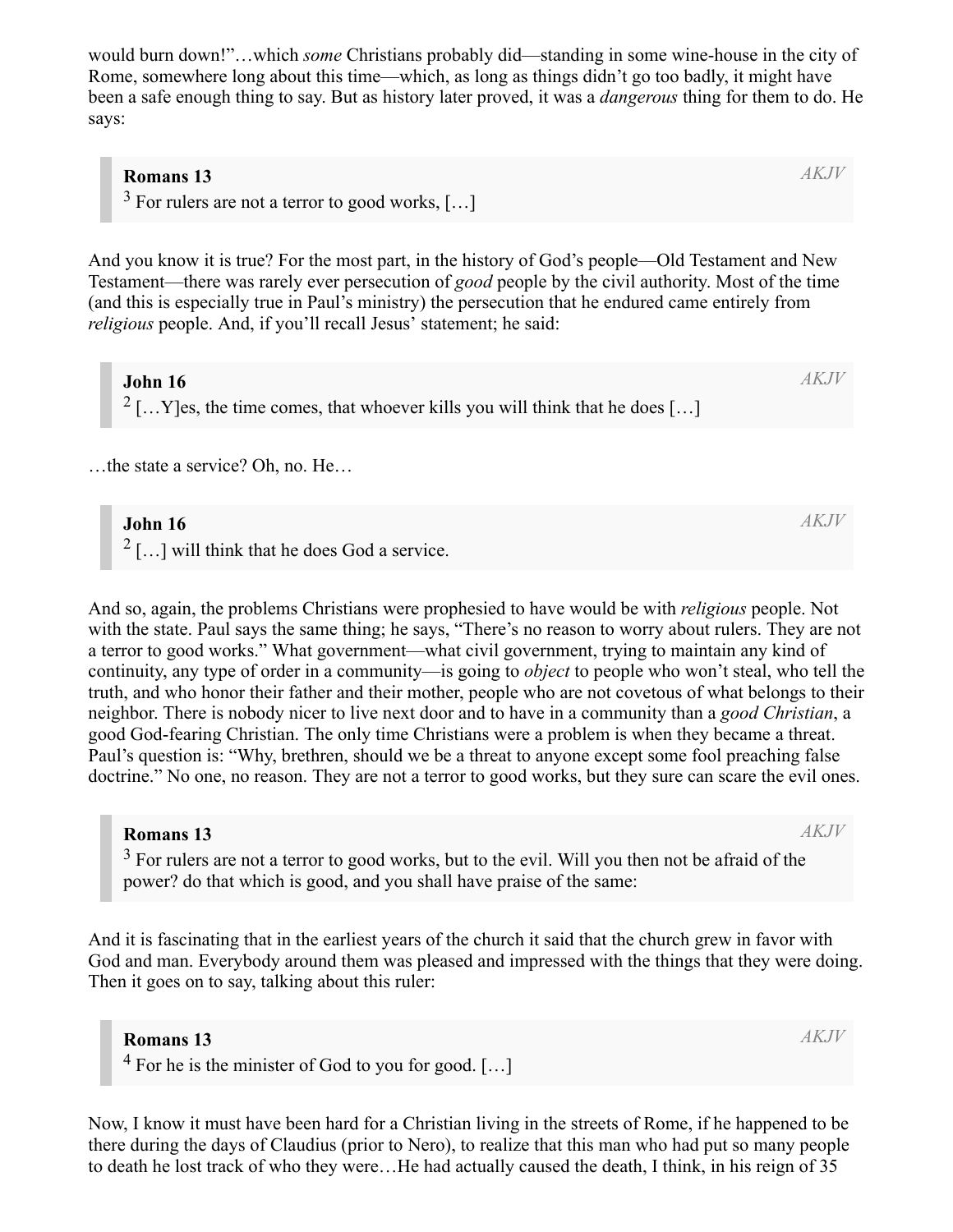Romans senators and around 300 Roman gentlemen. And it was such a light thing to him that he was known on occasion…oh a week or two or three after he had had some man put to death, to send for him. He'd forgotten he was dead! He'd forgotten he was dead. He said, "Go get Senator so-and-so", and somebody had to remind him, "Look, you had him killed three weeks ago." He was that kind of man. And this word is true; he said, "This man is a minister *to you* for good." (What, of course, many people don't seem to realize is that those senators were suspected of sedition, and probably at least half of them were guilty. Many of those Roman gentlemen, because of the kind of person Claudius was, would very much like to have seen that old man put off down in Egypt, or on an island, or somewhere else where he couldn't bother anybody anymore; because he was a lot of trouble to everybody around.)

So, Paul wrote to people living under Nero; and he says that higher power—Nero, Narcissus (one of his freedmen that lived in his own household), Pallas (who came along later, who was one of the people who helped to administer to Rome)—these men, he said, are "ministers of God to you for good." Why? Well, because they keep the robbers off your back. They keep crime down in the street. Because one thing is for sure: If they punished people for sedition and for treason in those days, they also punished them for robbery and for murder. (Unless you happened to be the emperor, and then you'd get away with murder. But the man in the street couldn't get away with murder.) And, as a consequence, the man in the street was safer in many ways than the man in the senate during this period of time.

#### **Romans 13**

 $4$  For he is the minister of God to you for good. But if you do that which is evil, be afraid; for he bears not the sword in vain: […]

Implication? He has the power of capital punishment in his hand; that's the symbolism of the sword. He's not talking about the church. He's not talking about authority, or dominion, or rulership *in the church*. He is talking about the civil government with capital punishment at his hand. He says, "If you do what's evil, be afraid; but it's better, frankly, for you not to do that."

**Romans 13**  $^{4}$ [...] for he is the minister of God, a revenger to execute wrath on him that does evil.

In other words, God uses the civil government to *punish* wrongdoers on the face of this earth.

**Romans 13**

<sup>5</sup> Therefore you must be subject, not only for wrath, but also for conscience's sake.

"In order that your mind be clear." And I imagine that if you've ever contemplated income tax evasion (or if you've ever *practiced* income tax evasion), and then begun to wonder at some later time whether or not the feds are going to be looking at your bank account, or audit and follow something through, and lain awake in the middle of the night wondering what's going to happen, you'll understand what Paul means when he says, "You'd better not only obey because of wrath, but you'd better also obey for conscience's sake—so you *can* have a clean conscience."

#### **Romans 13**

 $<sup>6</sup>$  For for this cause pay you tribute also: [...]</sup>

*AKJV*

*AKJV*

*KJ2000*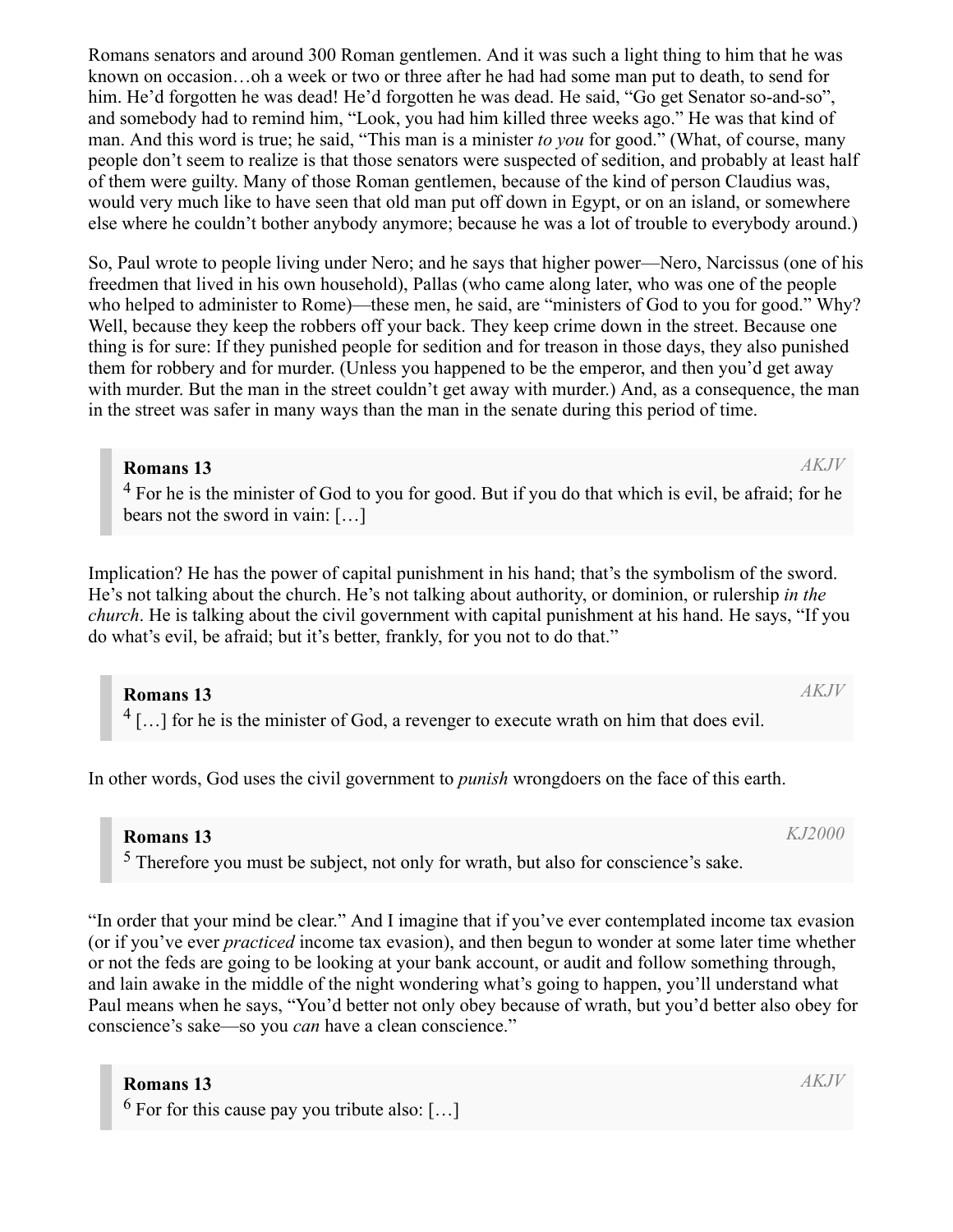The taxes, the normal due that had to be done in a society. He said, "You cough up your taxes." Somebody raised a question some years ago, saying, "Well, should we be paying income taxes since *so much* of our income taxes go to support a standing army which is designed to kill, and go out and conquer, and so forth?" If *we* had that argument, believe me, the Christians in Rome had it in spades; because they also were supporting a standing army. But on the other hand, that standing army kept the barbarians out of Rome, it kept them safe. Those police that were supported by those taxes in Rome kept them safe in their homes and in their quarters at night. There were laws, they were enforced, they were followed, and they were supported by a system of taxation which was, at times, pretty oppressive. But Paul just says, "Pay your taxes." A bunch of guys came to Jesus one time, and they were hoping to trap him and trying to find some cause against him, and they said, "Now, tell me this, Master"…

#### **Matthew 22**

 $17$  [...] Is it lawful to give tribute to Caesar, or not?

 $18$  But Jesus [...] said, [...]

<sup>19</sup> Show me the tribute money. And they brought to him a penny.

 $20$  And he said to them, Whose is this image and superscription?

 $21$  They say to him, Caesar's. Then said he to them, Render therefore to Caesar the things which are Caesar's; and to God the things that are God's

This isn't some new idea that Paul's got. Jesus taught the same thing: that a person who is a Christian *should pay his taxes*. And he goes on to say:

### **Romans 13**

 $<sup>6</sup>$ [...] for they are God's ministers, attending continually on this very thing.</sup>

The tax collector is *God's* minister? It's hard to swallow in a way, but it's what the man says.

**Romans 13**  $<sup>7</sup>$  Render therefore to all their dues: tribute to whom tribute is due; custom to whom custom;</sup> […] *AKJV*

(And by that they seem to be talking about the same thing we mean by customs duties today.)

#### **Romans 13**

 $7$ [...] fear to whom fear; honor to whom honor.

Render it to whomever; honor the king. You know, as I said earlier, some gentle Christians have felt, with some justification, that this even includes traffic laws. And I remember it even being discussed in the Ambassador Club back in 1958 by some students who had a table topics(?) one night, and they quoted this scripture, and they said, "Does this mean that we're violating the Law of God if we exceed the speed limit?" And we had a rather interesting discussion on that whole question. It is a matter of some interest. It's a matter of some concern. In other words, there's some justification in people asking that question. No, you're not exactly crossing…or *breaking* the Law of God, but you are breaking an ordinance of man which exists by the permission of God under his commission, as it were, to human beings to maintain order on the face of this earth. And, if you live in a society, Paul says be subject to the laws of that society. And by that I'm sure Paul, if he were living today, would say, "Keep the speed

*AKJV*

*AKJV*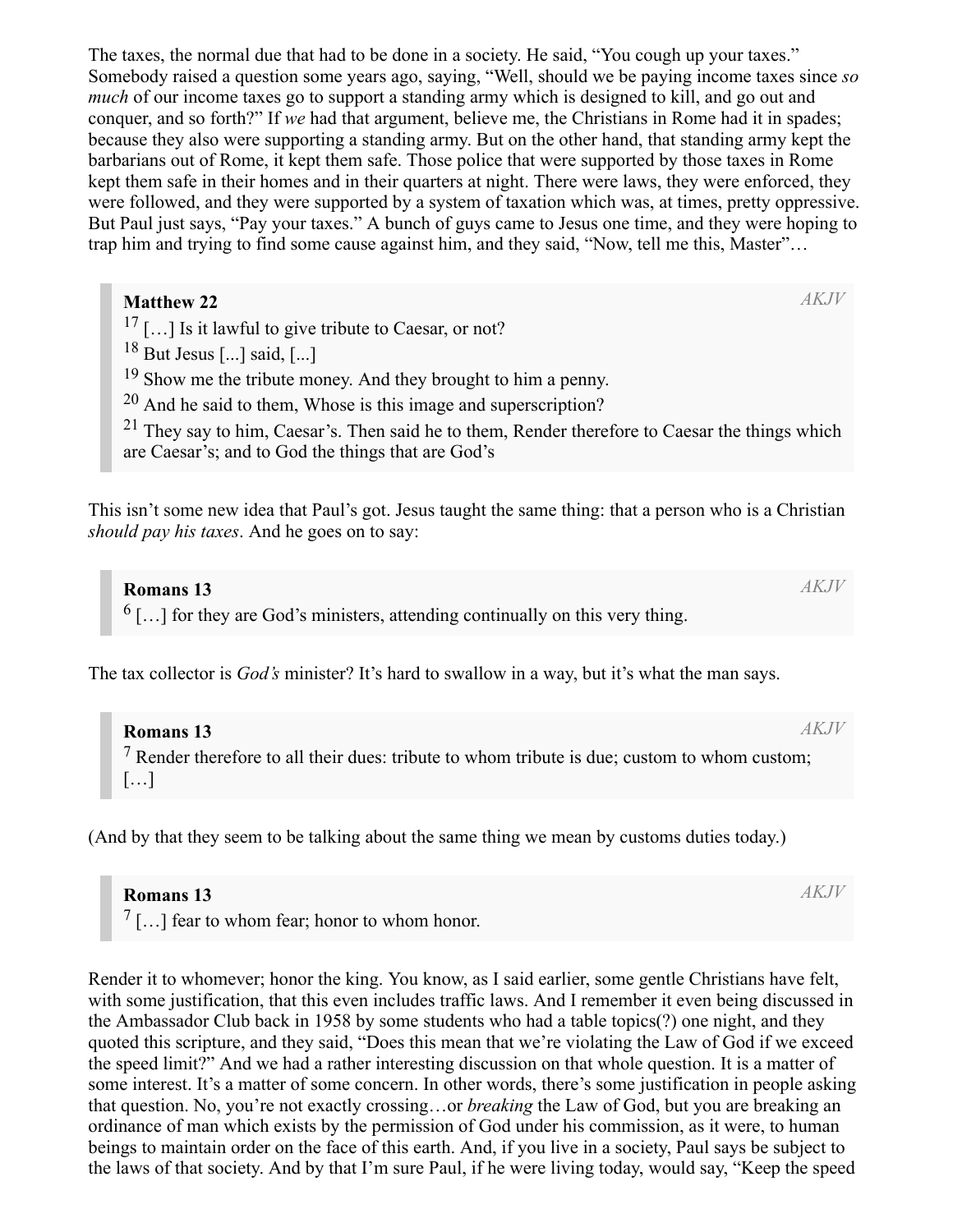limit! We are good citizens and we should be cooperating with the society and trying to save energy and save lives. Stop at the stop signs! Obey the traffic laws! Because if you're hailed into court, you'd better be ready to pay the penalty. It's not going to do you any good to violate the laws of man, and get called into court, and to pray to God to get you off without paying any penalty. *You* knew the law, *you* broke it, *you* knew this scripture. Christ said you're not going to come out until you have paid the uttermost farthing."

I don't believe I've ever prayed to ask God to have me not have to pay a traffic fine. Haven't had many, but I *have* had a few. But I just know there's no point in it. You're going to pay that last farthing of that traffic fine; because, after all, you were told a long time ago. On customs, some gentle Christians have felt that whenever you come through customs from overseas you should declare everything you brought just like the law says you ought to do it. Some simple, gentle Christians believe that you really *ought not to lie* to custom officials when they say, "Did you buy anything overseas?", and say, "Oh, I bought this bottle of wine, and I bought this bottle of whiskey" (all of which is within dutiable allowance). And if they just don't ask you, "Did you buy anything else?", you don't have to tell them about the diamond-studded wristwatch that you bought. Is that honest? Is that following the laws of man? No, it's not. And he says, "Render tribute to whom tribute, custom to whom custom." There are some gentle Christians who feel that it's wrong to bring goods into this country without declaring them, much less to lie and to smuggle.

Regarding taxes, some gentle Christian have another strange attitude toward them. You know, the state of Texas (as well as other states in the Union), have a rather elaborate set of laws regulating corporations—corporate structures. There are a lot of things common to all state laws regarding corporations, I expect, but each state has its own variations on that theme of one sort or another. The idea being that people have to band together to do things, and you've got to have laws that treat the corporation as a body in law so that somebody can be culpable and responsible and that you know where to go and what the organization is doing. And these corporations are subject to taxation. A corporation that owns business property in Tyler will pay city tax. They'll probably pay something to Tyler Junior College. They'll have all sorts…They have school taxes; I expect they do. Many of the people who have oil wells around here pay different kinds of taxes which helps support our school system. All of which goes to create in East Texas here a rather nice society, doesn't it? A good civilization. A good place to live. A place to feel secure, to have your children in good schools, and all of these things. Now, there are some Christians who believe you should be good citizens, and that you should pay your taxes; but the state does recognize that occasionally there are corporate bodies that are put together for purposes that are really beneficial to the public as a whole, and they have set aside laws regulating non-profit corporations. And sometimes these non-profit corporations are immune in various ways and in various degrees from taxes in the states of the Union and from federal taxes in some ways. And individuals who contribute to these corporations can take those deductions off of their income tax with the federal government.

Now, all these laws are on the books in the states. They are pretty involved, but a good attorney can sit down and explain to you what your responsibilities are at whatever time you wish to file as a non-profit corporation. Any of us could do it. Three of us could get together, we could fill out some papers, we can sign them, get a lawyer, file them down in Austin and, bang, we are a non-profit corporation. And it gets us all kinds of tax breaks; which is to some extent at the expense of our fellow citizens, isn't it? If we are to own property in our non-profit corporation, and we *don't* pay taxes on it, then our neighbors who *do* pay taxes are helping to subsidize us to some degree.

Now, we would hope that that same lawyer that you and I go to when we get our non-profit corporation put together, will also explain to us that part of the law which spells out *our responsibilities to our fellow citizens*, wouldn't we? We would assume that since the law...we're taking advantage of the law; the law says you can do *this*, you don't have to pay taxes *here*, we'll give you *this* break over here and *this* opportunity here. Man, that's marvelous. And we would assume if we were to reach out and *take* that, that we must also at the same time grasp the responsibility that goes with it. That's fair enough. If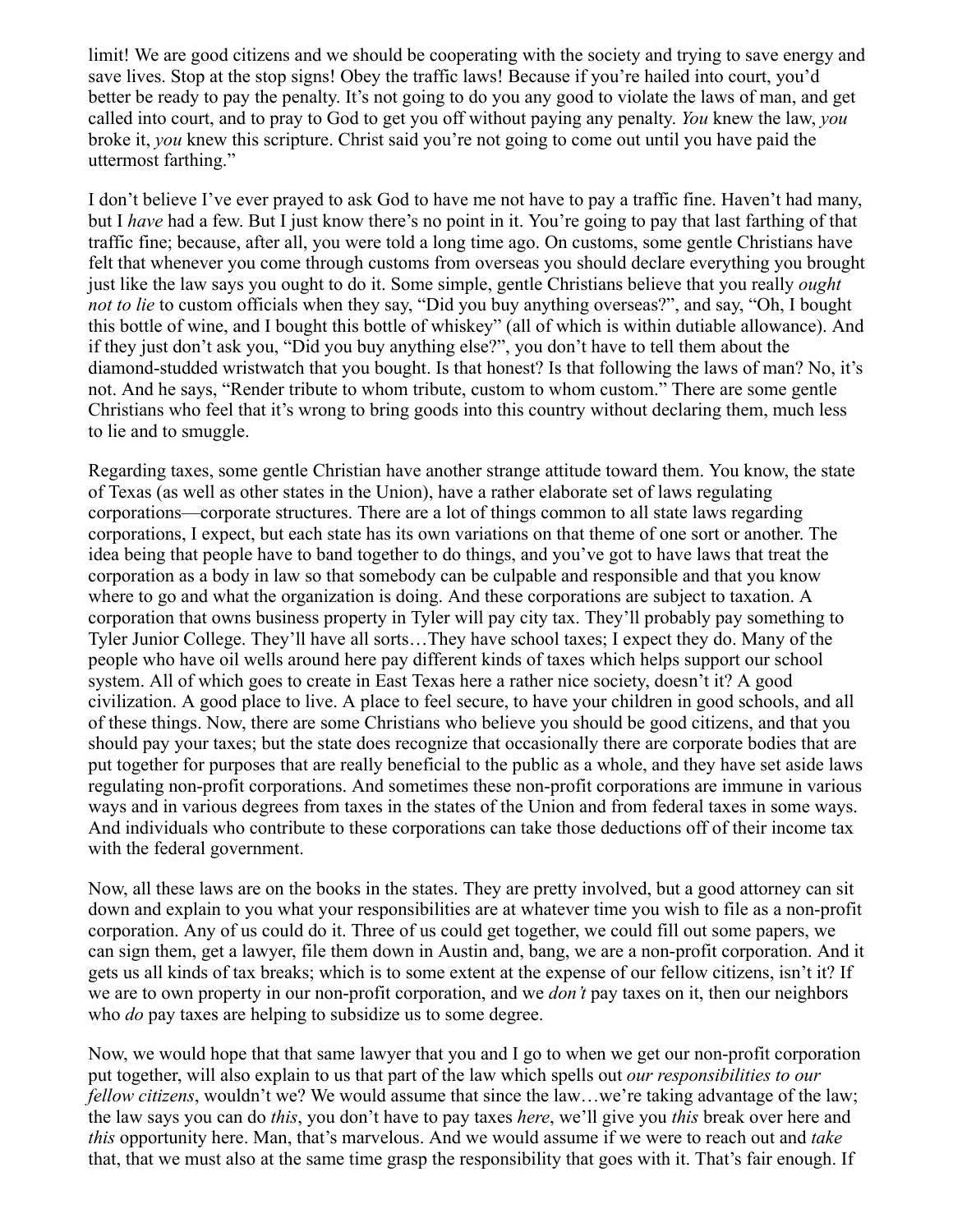we didn't want to do that, if we don't want that responsibility, we do not have to incorporate in that way. We can incorporate as a normal, tax-paying corporation; not a non-profit corporation, no Internal Revenue Service Number, no nothing. We operate just like anybody else does. And then the responsibilities that descend upon non-profit corporations we do not have to meet. And so, I think, as I say, that there are some gentle Christians who really believe that we should not accept the tax breaks that come to us in the state of Texas without accepting the responsibilities. I don't know, frankly, if I have a full grip on all of the responsibilities that fall upon us in the State of Texas because we're a nonprofit corporation here. But I will say this: They've been on the books longer than I've been living in Texas, probably; and I have *no excuse* if later on a State of Texas representative shows up on the doorstep, or shows up at one of our board meetings, and says "Gentlemen, I hate to tell you this, but there is an area that you've been violating of the Texas Code regarding non-profit corporations and we're here to talk it over with you." I can't very well say to that man, "King's X", you know, or "I didn't know any better", or "Hold on, I was ignorant of the law." He's going to say, "Well, I'm sorry fella, you weren't ignorant of that part of the law that you filed under as a non-profit corporation."

Paul says: Pay your taxes, pay your customs, pay your dues; and if you *do* take your exemptions from taxes, take your responsibility and be subject to the civil government! It is the minister of God! Oh, that we could all get that through our heads, that we could grasp that, that we could believe what it means. Well, I think it is very important that we, down here in Tyler, Texas, and doing the things that we are doing, *recognize* what we are doing when we claim any kind of exemption from paying tribute in our society. We are doing so within the laws of the state and, consequently, we are *bound* unto those laws of the state.

Now, I have no doubt that the question back in those days arose as to: What if this civil government really is corrupt? Now, Adam Clarke, in his commentary on Romans, has some interesting things to say about this scripture, vis-à-vis, corrupt government. I thought I would just read some of it to you because, I think at least, even though you may not entirely agree with all of Clarke's conclusions, I think you'll find them at least interesting. He says:

But it has been asked, if the ruler be an immoral or profligate man, […]

*Adam Clarke - Commentary on Romans*

And, of course, this was a very important thing in Paul's day when he wrote this, because the ruler was Nero.

[...] does he not prove himself, thereby, to be unworthy of his high office, and should he not be deposed? I answer—No: if he rule according to the *constitution*, nothing can justify rebellion against his authority. He may be *irregular* in his *own private life;* he may be an immoral man, and disgrace himself by an improper conduct: but if he rule *according to the law;* if he make no attempt to change the constitution, nor break the compact between him and the people; there is, therefore, no legal ground of opposition to his civil authority: and every act against him is not only rebellion, in the worst sense of the word, but is unlawful, and absolutely sinful.

*Adam Clarke - Commentary on Romans*

Now, that is really profound when you think of it in terms of Nero and the Roman government and what Paul was saying. And I think what he is saying is consistent with what Paul was trying to say. It is *true* that this man is corrupt in his private life, but the fact of the matter was that the five years leading up to the time Paul had written this were *five of the best years in the history of Roman government*, as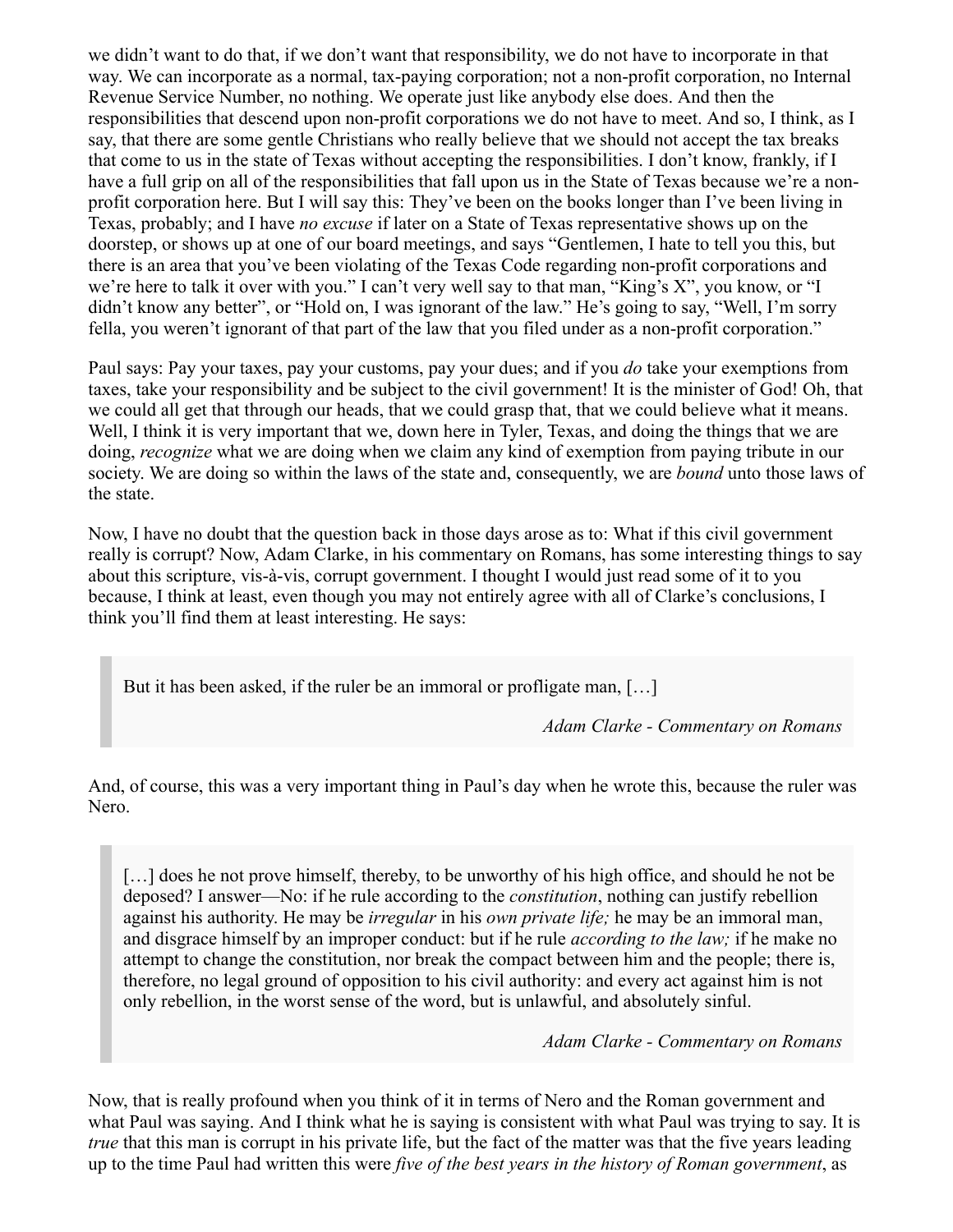far as administration according to law was concerned. The Roman law allowed some things to take place which were pretty horrendous; but Nero, as were emperors before him, as were the senators, was concerned about Roman law; because certain riots got going at one time or another over some things that emperors did, from the people, from the masses. And while you can kill a senator who is plotting rebellion, or some guy over here that might be a lawful heir as well to old Augustus Caesar, you can't kill the whole masses of the people if they rise up. And apparently the Romans were just that type of people. So the emperors *were concerned*, believe it or not, about the law. Though they did some abominable things, they still had concern, at least for appearance, as to whether they were within the law. He goes on, Clarke does, to say:

Nothing can justify the opposition of the subjects to the ruler, but *overt attempts*, on his part, to *change the constitution*, or to rule *contrary to law*.

*Adam Clarke - Commentary on Romans*

Listen again:

Nothing can justify the opposition of the subjects to the ruler, but *overt attempts*, on his part, to *change the constitution*, or to rule *contrary to law*. When the ruler acts thus, he dissolves the compact between him and his people; his authority is no longer binding, because illegal; and it is illegal, because he is acting *contrary to the laws* of that constitution, according to which, on being raised to the supreme power, he promised to govern. This conduct justifies opposition to his government: but I contend, that no *personal misconduct* in the ruler, no immorality in his own life, while he *governs according to law*, can either justify rebellion against him, or contempt of his authority.

*Adam Clarke - Commentary on Romans*

He goes on to explain the reason for that is that the only result of that type of thing can be absolute anarchy and confusion among the people. Later on, he does make this statement:

It must be allowed, notwithstanding, that, when a prince, howsoever heedful to the laws, is unrighteous in private life, his example is contagious: morality, banished from the throne, is discountenanced by the community[.…]

*Adam Clarke - Commentary on Romans*

In other words, once the leader becomes immoral, morality tends to be discountenanced by the community, as well. The example is contagious. But his point is (and he's basically deriving it from what Paul is saying and the circumstances in which the Roman Christian may have found himself)…He is trying to tell them in the simplest possible terms, "You'd better obey that man. Regardless of what is going on in his private life, regardless of the rumors and the gossip [and Rome was a horribly gossipy city], regardless of the street corner gossip, don't worry about his private life. As long as the laws are being obeyed, and the administration is following the constitution, and things are going according to what they are supposed to be as far as the man in the street, *obey that authority*." This doctrine is pretty comprehensive, I think, in all of its parts.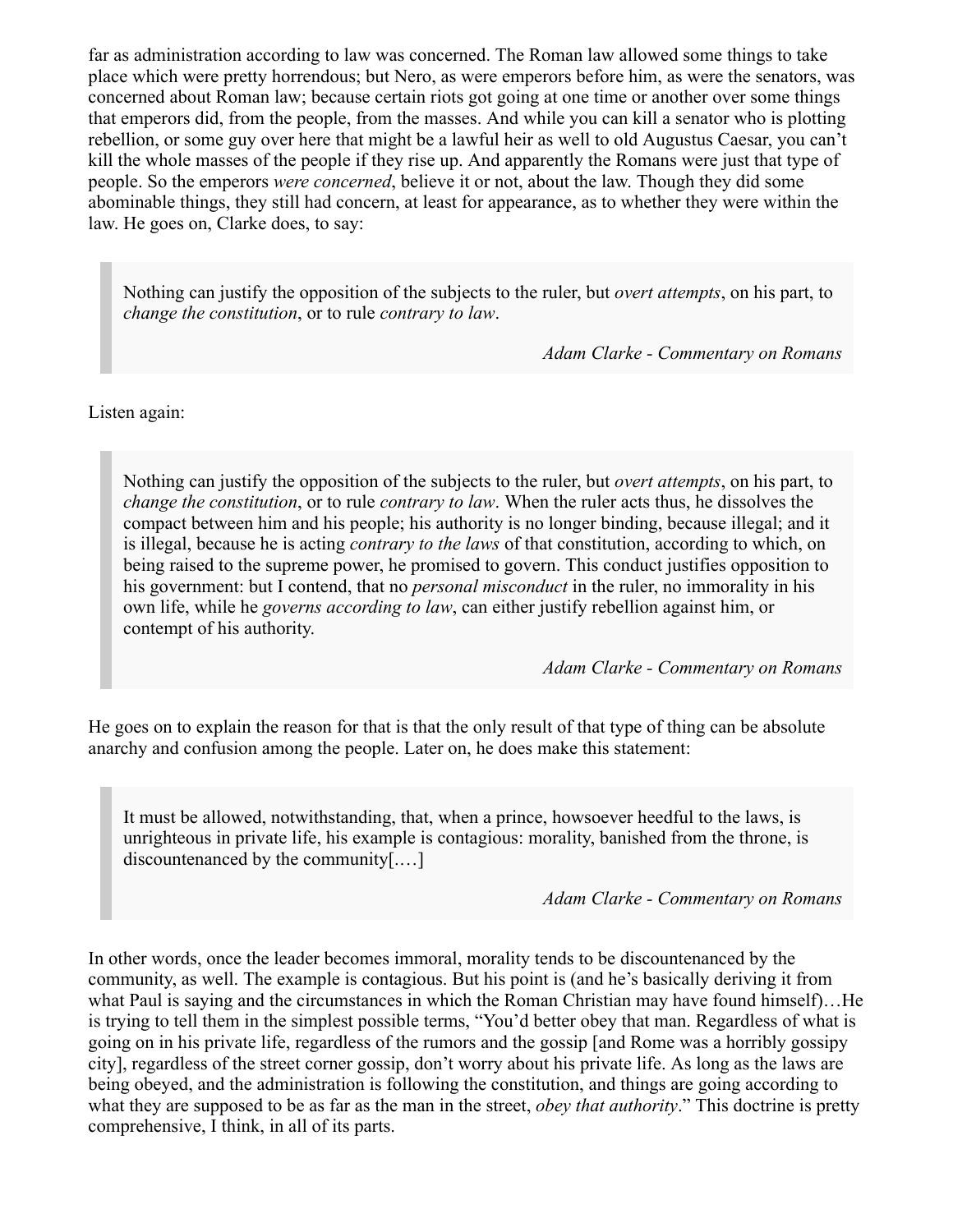I believe that Paul was concerned, in writing this, for the potential consequences of civil restlessness on the part of the church. I think he was very concerned about some of the things that he had been hearing, that people were saying, and people were doing, and people were objecting to. Because, interestingly enough, in the first five years of his reign, Nero was *incredibly* lenient in the administration of various penalties in law. He was, in his earliest years, a rather soft-hearted person. He changed after he had another woman become his consort and after he finally had to retire Seneca (his oldest and trusted advisor) and Burrus ([prefect of] the Praetorian Guard), and had to begin to make changes in the people who advised him; he, himself, began to change into more of a tyrant, a hard person, an unyielding person. It was at that point that he wound up having two of his rivals murdered almost immediately. It's a time when he had his wife murdered, Octavia, and on. It was a time when his advisors had changed. Prior to that time, he was really quite a different man. And Seneca expressed dismay, frankly, over the change that had taken place in his old friend, Nero, as a result of his retirement and Burrus' death. But I really believe that Paul, because of rumblings from Rome, was concerned about what might happen.

Six years later, a tragic event took place which really, in spades, underlined what Paul was talking about; and that he *did* have legitimate reason for concern. A fire broke out in the wooden shops and sheds at the east end of the Circus Maximus. That fire spread and raged for *six days* through the city of Rome. They thought it was under control at the end of the fourth day, it was almost stopped, but then it broke out again and the blaze went for two more days. *Two-thirds* of the city of Rome lay in ashes when that fire was over. Who knows how many people were dead as a result of the fire; how many people were crippled; and, of course, two-thirds of the population of Rome without homes and without any place to live. Nero was accused of setting the fire.

Arthur Weigall, in his biography of Nero, frankly believes that is preposterous. He feels that the records of his conduct before and during and in conjunction with the fire were inconsistent with any idea that he, himself, had set the fire. He was actually very busy. As soon as the fire had begun and word had come to him, he came back to the city of Rome, he began to personally supervise fighting the fire of the city. He set up, at his own expense, places where people could be sheltered and taken care of. He cut the price of grain in half so people could be fed and taken care of because of the loss. It goes on and on, the things that the man did. He wandered around the city without so much as a companion or a guard to protect his life in trying to get a feeling for what was taking place in the city that he had such an affection for.

There's no indication that the man himself had set fire to that city; but when the ashes had cooled, he began to be accused of it; and as a natural consequence of being accused of it himself, he ordered an investigation. This investigation brought out (as a natural result, I guess) some *very disturbing* things. Arthur Weigall…and I don't know if you'll have it in your library; it's a book that was published in 1930—a biography of Nero [*Nero: The Singing Emperor of Rome*] where he goes through and really develops the whole concept of the man, the changes that took place in his life. He doesn't see him nearly as the black figure that history has painted him—at least in the earlier part of his life. Later on, very dramatic changes. Especially at this point in his life, the burning of Rome *was* a watershed for himself, for Rome, and, unfortunately, for the church.

You see, the church…and this is basically the postulate of Weigall as he begins to develop this concept. He said that the church had adopted a policy, and readily refers to the city of Rome as "Babylon the Great". A very important part of their prophecies, which they talked about and relished, was the return of Christ and the events that would proceed the return of Christ; including, guess what, the fall of Babylon the Great (which he postulates the early Christian church saw as Rome, anticipated it as Rome). He had no doubt whatsoever that there was a great deal of conversation—coffee-shop and otherwise, a great deal of wine-shop conversation—about whether or not Rome was Babylon, what it meant, when it was taking place, what the events would involve. As a result of this, the implications are that, when the city began to burn, the Christians in the city (whether they were true Christians, or a sect of Christianity, or whatever they were) began to see it as the righteous judgment of God descending upon the city of Rome. And as the city began to burn, some of them were apparently heard to *say* that it